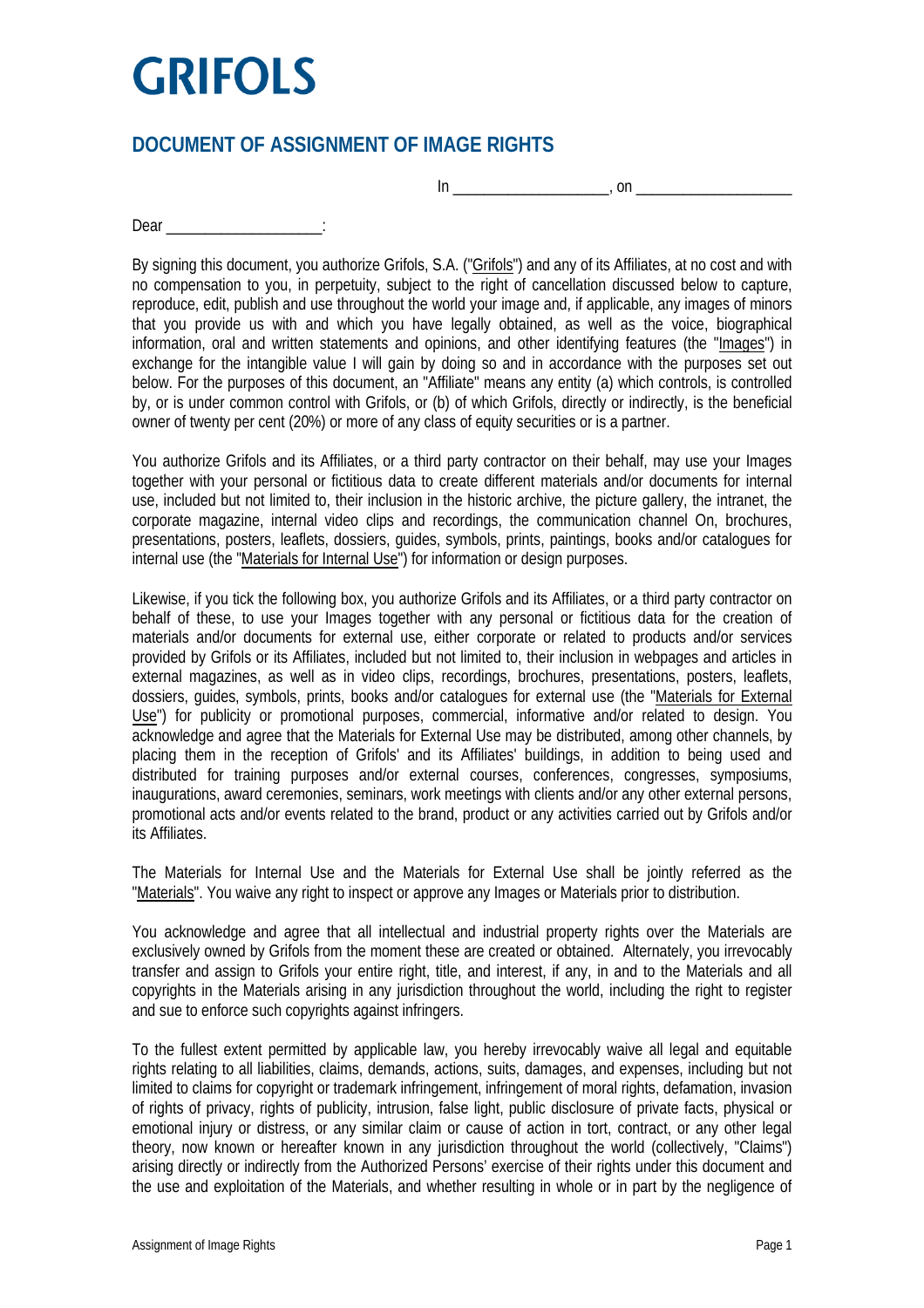## **GRIFOLS**

Grifols or any other person, covenant not to make or bring any such Claim against any Authorized Persons, and forever release and discharge the Authorized Persons from liability under such Claims.

If you decide to provide the Images or you authorize someone to take pictures of minors, you must provide with any documentation that proves that you have quardianship or custody of said minor or, failing that, that you have the authorization of the parents or tutors of said minor.

Additionally, by means of this document, you release Grifols, its Affiliates and any third party contractors acting on their behalf, from any liabilities arising from use of the Materials, including any responsibilities related to out-of-focus, blurry, distorted or altered images, optical illusions or use in composite form, intentional or otherwise, that may occur when capturing the Images or during their use at a later stage.

In accordance with the applicable law on data protection, we inform you that both your personal data and, if applicable, the minor's data (including his/her image and voice) will be part of a file property of Grifols, S.A, with corporate address at Calle Jesús y María, 6, 08022 Barcelona (Spain) and shall be processed in accordance with the purposes set out in this document.

At any time and whenever possible, you may exercise the rights of access, rectification, opposition and cancellation in relation to your data and the minors' data. To exercise said rights you must send a written notice, together with a photocopy of your ID card or passport, proving, as the case may be, that you are the minors' representative and specifying the right you wish to exercise to the following email address [privacy@grifols.com](mailto:privacy@grifols.com) or to Avenida de la Generalitat, 152, 08174 – Sant Cugat del Vallés, Barcelona (Ref: Protección de Datos).

This agreement constitutes the sole and entire agreement of the parties with respect to the subject matter contained herein and supersedes all prior and contemporaneous understandings, agreements, representations, and warranties, both written and oral, with respect to such subject matter. If any term or provision of this agreement is invalid, illegal, or unenforceable in any jurisdiction, such invalidity, illegality, or unenforceability shall not affect any other term or provision of this agreement or invalidate or render unenforceable such term or provision in any other jurisdiction. This agreement is binding on and shall inure to the benefit of the parties hereto and their respective successors and assigns. All matters arising out of or relating to this agreement shall be governed by and construed in accordance with the internal laws of the State of North Carolina without giving effect to any choice or conflict of law provision or rule (whether of the State of North Carolina or any other jurisdiction). Any claim or cause of action arising under this agreement shall be brought only in the federal and state courts located in North Carolina, and the parties hereby consent to the exclusive jurisdiction of such courts.

THIS AGREEMENT PROVIDES GRIFOLS WITH YOUR ABSOLUTE AND UNCONDITIONAL CONSENT, WAIVER, AND RELEASE OF LIABILITY, ALLOWING GRIFOLS TO PUBLICIZE AND COMMERCIALLY EXPLOIT YOUR NAME, LIKENESS, AND OTHER PERSONAL CHARACTERISTICS AND PRIVATE INFORMATION AS SET OUT ABOVE. BY SIGNING, YOU ACKNOWLEDGE THAT YOU HAVE READ AND UNDERSTOOD ALL OF THE TERMS OF THIS WAIVER AND RELEASE AND THAT YOU ARE GIVING UP SUBSTANTIAL LEGAL RIGHTS, INCLUDING THE RIGHT TO SUE GRIFOLS.

You state that you are of legal age and that you have the legal capacity to sign this document. Please send a copy of this letter signed by you to Corporate Communications [\(corporatecomms@grifols.com\)](mailto:corporatecomms@grifols.com), within 10 days following the date of this letter, as confirmation of your acceptance of the provisions set out in this document.

If you tick this box, you accept and authorize Grifols and its Affiliates to use the Images for the creation of Materials for External Use in accordance with the purposes set out in this document.